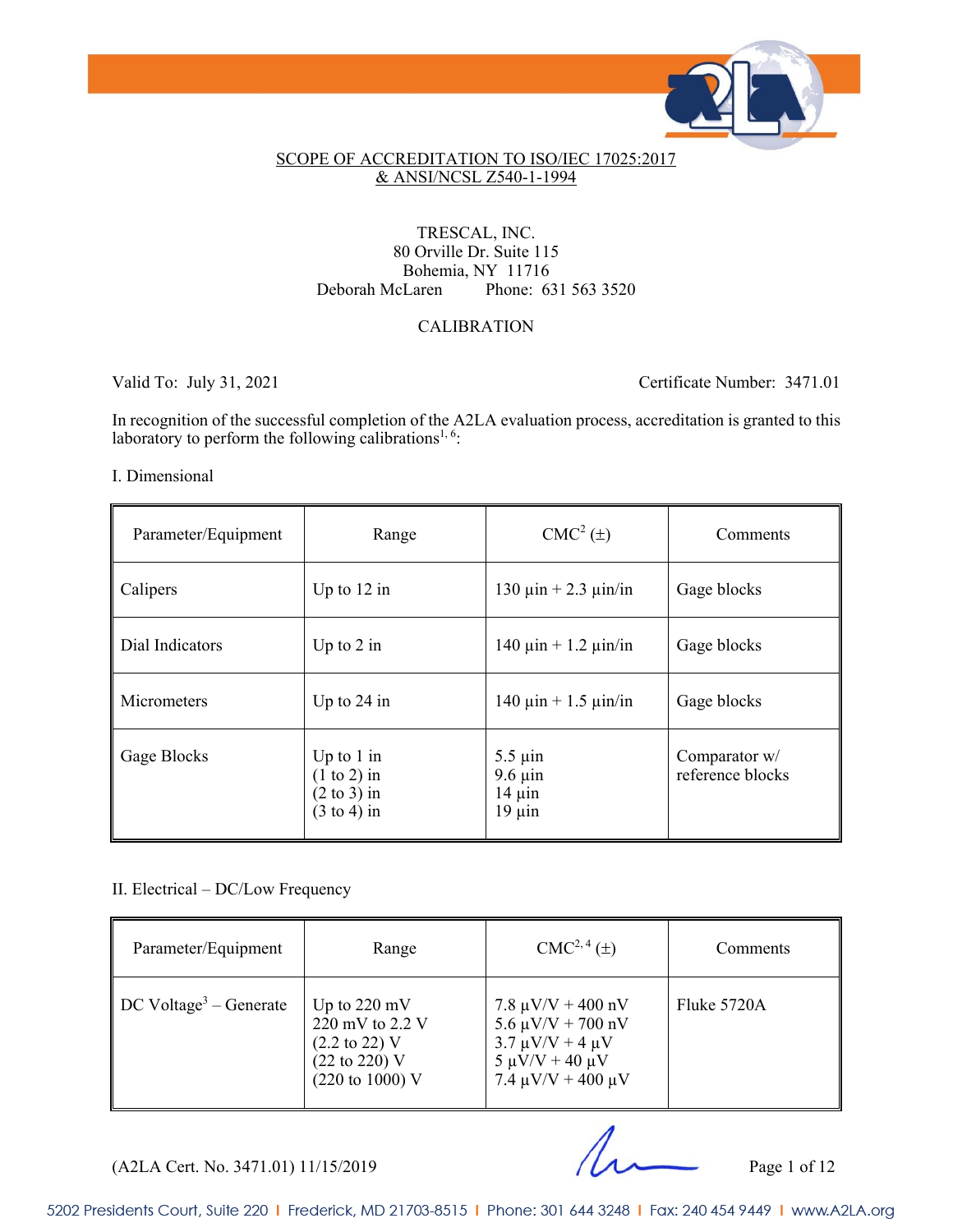| Parameter/Equipment                          | Range                                                                                                                                                          | $CMC2, 4(\pm)$                                                                                                                         | Comments                           |
|----------------------------------------------|----------------------------------------------------------------------------------------------------------------------------------------------------------------|----------------------------------------------------------------------------------------------------------------------------------------|------------------------------------|
| DC Voltage <sup>3</sup> – Generate<br>(cont) | 10 <sub>V</sub>                                                                                                                                                | $0.38 \mu V/V$                                                                                                                         | Fluke 732B                         |
| DC Voltage <sup>3</sup> – Measure            | Up to $200 \text{ mV}$<br>$200 \text{ mV}$ to $2 \text{V}$<br>$(2 \text{ to } 20)$ V<br>$(20 \text{ to } 200) \text{ V}$<br>$(200 \text{ to } 1000) \text{ V}$ | $8 \mu V/V + 100 \ nV$<br>$5.5 \mu V/V + 400 \ nV$<br>5.5 $\mu$ V/V + 4 $\mu$ V<br>$8 \mu V/V + 40 \mu V$<br>$7.5 \mu V/V + 500 \mu V$ | Fluke 8508A                        |
|                                              | $(1000 \text{ to } 5000) \text{ V}$<br>$(1000 \text{ to } 10000) \text{ V}$                                                                                    | $0.2\%$<br>$0.2\%$                                                                                                                     | $w/$ Fluke 80B-5<br>w/Fluke 80E    |
| $DC$ Current <sup>3</sup> – Generate         | Up to 220 $\mu$ A<br>220 µA to 2.2 mA<br>$(2.2 \text{ to } 22) \text{ mA}$<br>$(22 \text{ to } 220) \text{ mA}$<br>220 mA to $2 \text{ A}$                     | $41 \mu A/A + 6 nA$<br>$36 \mu A/A + 7 nA$<br>$39 \mu A/A + 40 nA$<br>$45 \mu A/A + 700 \text{ nA}$<br>$82 \mu A/A + 12 \mu A$         | Fluke 5720A                        |
|                                              | $(1 to 11)$ A<br>$(2 \text{ to } 20)$ A<br>$(20 \text{ to } 100)$ A                                                                                            | $4 \text{ mA}/A + 480 \mu A$<br>$2.6 \text{ mA/A} + 4 \text{ mA}$<br>$0.3 \% + 20$ mA                                                  | w/Fluke 5725A<br>w/Ballantine 1620 |
| DC Current <sup>3</sup> – Measure            | Up to 220 $\mu$ A<br>$200 \mu A$ to $2 \mu A$<br>$(2 \text{ to } 20) \text{ mA}$<br>$(20 \text{ to } 200) \text{ mA}$<br>$200 \text{ mA}$ to $2 \text{ A}$     | $20 \mu A/A + 400 nA$<br>$20 \mu A/A + 4 nA$<br>$22 \mu A/A + 40 nA$<br>$66 \mu A/A + 800 \text{ nA}$<br>$0.048 \% + 16 \mu A$         | Fluke 8508A                        |

| Parameter/Range                                                                               | Frequency   | CMC <sup>2, 4</sup> (±) | Comments                                                 |
|-----------------------------------------------------------------------------------------------|-------------|-------------------------|----------------------------------------------------------|
| $DC$ Current <sup>3</sup> – Measure<br>$0 \mu A$ to 15 A<br>$0 \text{ mA}$ to $100 \text{ A}$ | DC to 60 Hz | $0.046\%$<br>0.041%     | Leeds and Northrup<br>4360<br>Leeds and Northrup<br>4361 |

 $(A2LA$  Cert. No. 3471.01) 11/15/2019 Page 2 of 12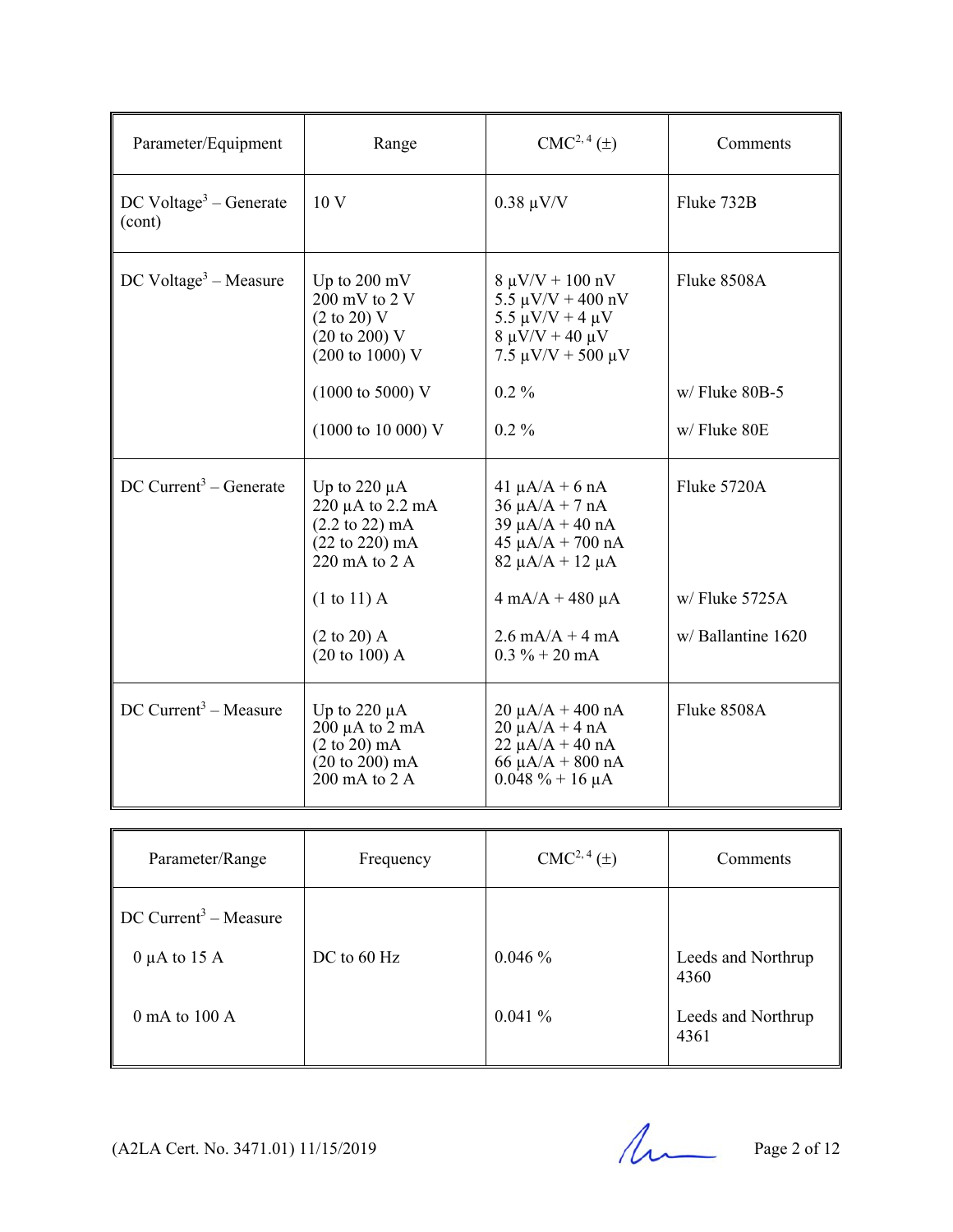| Parameter/Range                                          | Frequency    | $CMC2, 4(\pm)$ | Comments           |
|----------------------------------------------------------|--------------|----------------|--------------------|
| $DC/AC$ Current <sup>3</sup> –<br>Generate, Clamp Meters |              |                |                    |
| $(10 \text{ to } 1025)$ A                                | DC to 440 Hz | $1\% + 0.9$ A  | Fluke 5720A w/coil |

| Parameter/Equipment                | Range                                                                                                                                                                                                                                                                                                                                                                                                                      | $CMC2, 4(\pm)$                                                                                                                                                                                                                                                                                                                                                                                                                       | Comments                    |
|------------------------------------|----------------------------------------------------------------------------------------------------------------------------------------------------------------------------------------------------------------------------------------------------------------------------------------------------------------------------------------------------------------------------------------------------------------------------|--------------------------------------------------------------------------------------------------------------------------------------------------------------------------------------------------------------------------------------------------------------------------------------------------------------------------------------------------------------------------------------------------------------------------------------|-----------------------------|
| Resistance <sup>3</sup> – Generate |                                                                                                                                                                                                                                                                                                                                                                                                                            |                                                                                                                                                                                                                                                                                                                                                                                                                                      |                             |
| <b>Fixed Points</b>                | $1 \Omega$ , $1.9 \Omega$<br>$10 \Omega$ , $19 \Omega$<br>$100 \Omega$ , $190 \Omega$<br>$1 k\Omega$ , $1.9 k\Omega$<br>$10 \text{ k}\Omega$ , $19 \text{ k}\Omega$<br>$100 \text{ k}\Omega$ , $190 \text{ k}\Omega$<br>$1 M\Omega$ , $1.9 M\Omega$<br>$10$ MΩ, $19$ MΩ<br>$100$ MΩ, $190$ MΩ<br>$1 \Omega$                                                                                                                | $100 \mu\Omega$<br>96 μ $\Omega$<br>$2.4 \text{ m}\Omega$<br>$9.2 \text{ m}\Omega$<br>91 $m\Omega$<br>$1.2 \Omega$<br>$21 \Omega$<br>$420 \Omega$<br>$11 k\Omega$<br>$1.2 \mu\Omega$                                                                                                                                                                                                                                                 | Fluke 5720A<br>Fluke 742A-1 |
|                                    | $10 \text{ k}\Omega$                                                                                                                                                                                                                                                                                                                                                                                                       | $10 \text{ mA}$                                                                                                                                                                                                                                                                                                                                                                                                                      | Fluke 742A-10K              |
|                                    | Up to 10.9999 $\Omega$<br>$(11$ to 32.9999) Ω<br>(33 to 109.9999) $\Omega$<br>$(110 \text{ to } 329.9999) \Omega$<br>$(0.33 \text{ to } 1.099 \text{ 999}) \text{ k}\Omega$<br>$(1.1 \text{ to } 3.299 \text{ 999}) \text{ k}\Omega$<br>$(3.3 \text{ to } 10.99 \text{ 999}) \text{ k}\Omega$<br>$(11 \text{ to } 32.99 \text{ 999}) \text{ k}\Omega$<br>(33 to 109.999) kΩ<br>$(110 \text{ to } 329.999) \text{ k}\Omega$ | $40 \mu\Omega/\Omega + 1.0 \text{ m}\Omega$<br>$30 \mu\Omega/\Omega$ + 2.0 m $\Omega$<br>$28 \mu\Omega/\Omega$ + 2.0 m $\Omega$<br>$28 \mu\Omega/\Omega + 4.0 \text{ m}\Omega$<br>$28 \mu\Omega/\Omega + 13 \text{ mA}$<br>$28 \mu\Omega/\Omega + 13 \text{ mA}$<br>$28 \mu\Omega/\Omega + 30 \text{ m}\Omega$<br>$28 \mu\Omega/\Omega + 0.30 \Omega$<br>$28 \mu\Omega/\Omega + 0.30 \Omega$<br>$32 \mu\Omega/\Omega$ + 2.0 $\Omega$ | Fluke 5520 series<br>4 wire |
|                                    | $(0.33 \text{ to } 1.09999) \text{ M}\Omega$<br>$(1.1 \text{ to } 3.29900) \text{ M}\Omega$<br>$(3.3 \text{ to } 10.9999) \text{ M}\Omega$<br>$(11$ to 32.9999) MΩ<br>(33 to 109.9999) $M\Omega$<br>$(110 \text{ to } 329.9999) \text{ M}\Omega$<br>$(330 \text{ to } 1100) \text{ M}\Omega$                                                                                                                               | $32 \mu\Omega/\Omega$ + 2.2 $\Omega$<br>60 μ $\Omega/\Omega$ + 39 $\Omega$<br>$0.013 \% + 63 \Omega$<br>$0.025 \% + 2.5 k\Omega$<br>$0.050\% + 3.0 \text{ k}\Omega$<br>$0.30\% + 0.10\ M\Omega$<br>$1.5\% + 0.50 \text{ M}\Omega$                                                                                                                                                                                                    | Fluke 5520 series<br>2 wire |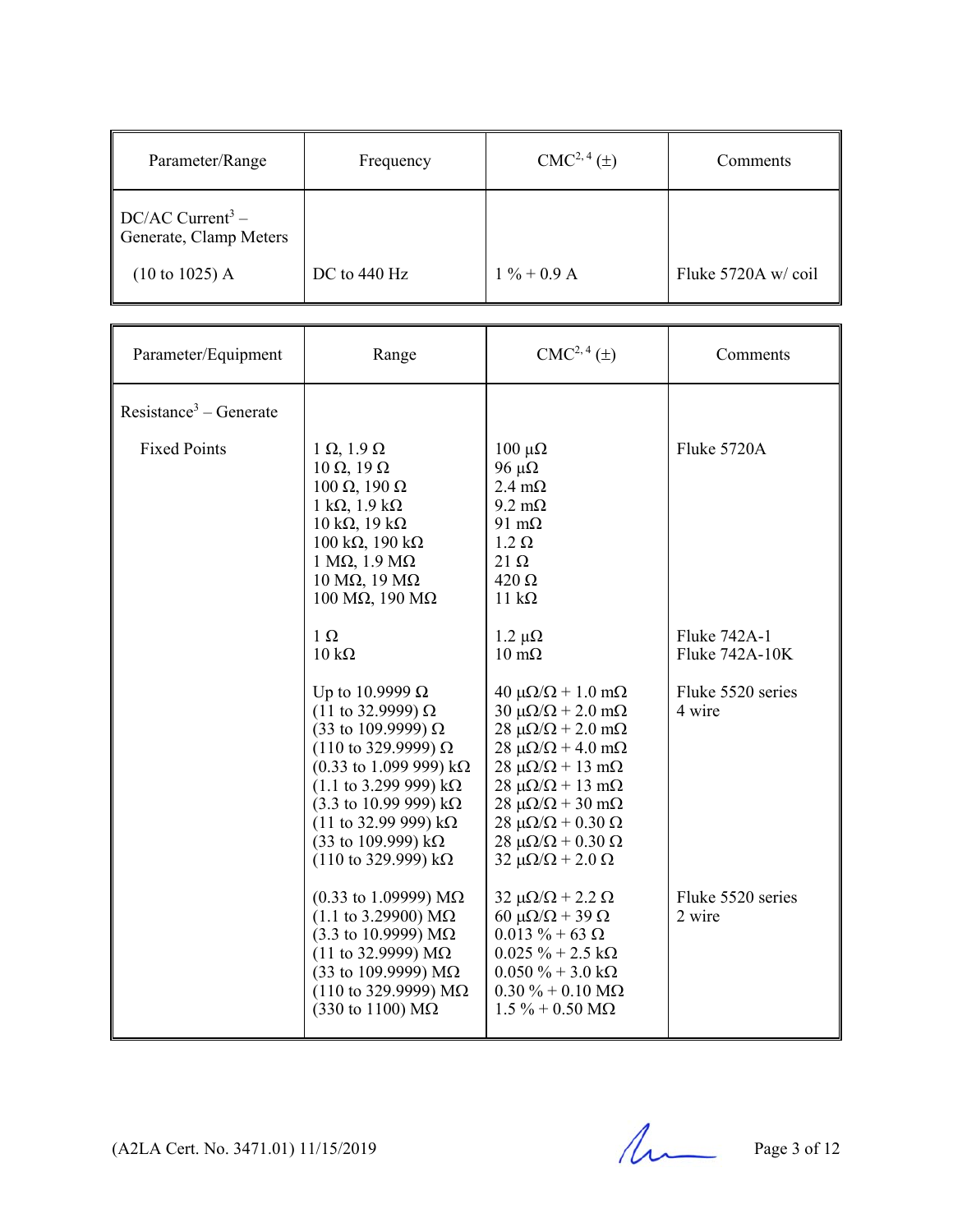| Parameter/Equipment               | Range                                                                                                                                                                                                                                                                                                          | $CMC2, 4(\pm)$                                                                                                                                                                                                                                                                                                                                       | Comments    |
|-----------------------------------|----------------------------------------------------------------------------------------------------------------------------------------------------------------------------------------------------------------------------------------------------------------------------------------------------------------|------------------------------------------------------------------------------------------------------------------------------------------------------------------------------------------------------------------------------------------------------------------------------------------------------------------------------------------------------|-------------|
| Resistance <sup>3</sup> – Measure | $(0 \text{ to } 2) \Omega$<br>$(2 \text{ to } 20) \Omega$<br>$(20 \text{ to } 200) \Omega$<br>$200 \Omega$ to $2 k\Omega$<br>$(2 \text{ to } 20) \text{ k}\Omega$<br>$(20 \text{ to } 200) \text{ k}\Omega$<br>200 k $\Omega$ to 2 M $\Omega$<br>$(2 \text{ to } 20) \text{ M}\Omega$<br>(20 to 200) $M\Omega$ | $26 \mu\Omega/\Omega + 4 \mu\Omega$<br>$15 \mu\Omega/\Omega + 14 \mu\Omega$<br>15 μ $\Omega/\Omega$ + 50 μ $\Omega$<br>$15 \mu\Omega/\Omega + 0.5 \text{ mA}$<br>$15 \mu\Omega/\Omega + 5 \mu\Omega$<br>$15 \mu\Omega/\Omega + 50 \text{ mA}$<br>$15 \mu\Omega/\Omega + 1 \Omega$<br>58 $\mu\Omega/\Omega$ + 100 $\Omega$<br>$0.046 \% + 10 k\Omega$ | Fluke 8508A |

| Parameter/Range                                                         | Frequency                                                                         | CMC <sup>2, 4</sup> (±)                                                  | Comments                                                                          |
|-------------------------------------------------------------------------|-----------------------------------------------------------------------------------|--------------------------------------------------------------------------|-----------------------------------------------------------------------------------|
| Capacitance <sup>3</sup> – Generate<br>@ 1 kHz, Fixed Points            | $1$ pF<br>10pF<br>100 pF<br>1000 pF                                               | $0.041$ pF<br>3.9 fF<br>39 fF<br>$0.41$ pF                               | HP 16380A (set)                                                                   |
|                                                                         | 10 000 pF                                                                         | $4.0$ pF                                                                 | HP 16385A                                                                         |
|                                                                         | $1 \mu F$                                                                         | $0.5$ nF                                                                 | HP 16387A                                                                         |
| Capacitance <sup>3</sup> – Measure<br>$(a)$ 1 kHz                       | 11 aF to 1.1 $\mu$ F                                                              | $0.017 \% + 0.00003$ pF                                                  | GenRad 1615-A                                                                     |
| Inductance <sup>3</sup> – Measure,<br>12 Hz to 100 kHz                  | (0 to 1) mH<br>(1 to 10) mH<br>(10 to 100) mH<br>$100$ mH to $1$ H<br>(1 to 10) H | $0.21\%$<br>0.21%<br>0.21%<br>$0.23\%$<br>$0.25 \%$                      | GenRad 1689 M                                                                     |
| Inductance <sup>3</sup> – Generate,<br>Fixed Points,<br>100 Hz to 1 kHz | $100 \mu H$<br>1 <sub>m</sub> H<br>$10 \text{ mH}$<br>$100$ mH<br>1H              | $0.26 \mu H$<br>$0.25 \mu H$<br>$3.1 \mu H$<br>$31 \mu H$<br>$310 \mu H$ | GenRad 1482 B<br>GenRad 1482 E<br>GenRad 1482 H<br>GenRad 1482 L<br>GenRad 1482 P |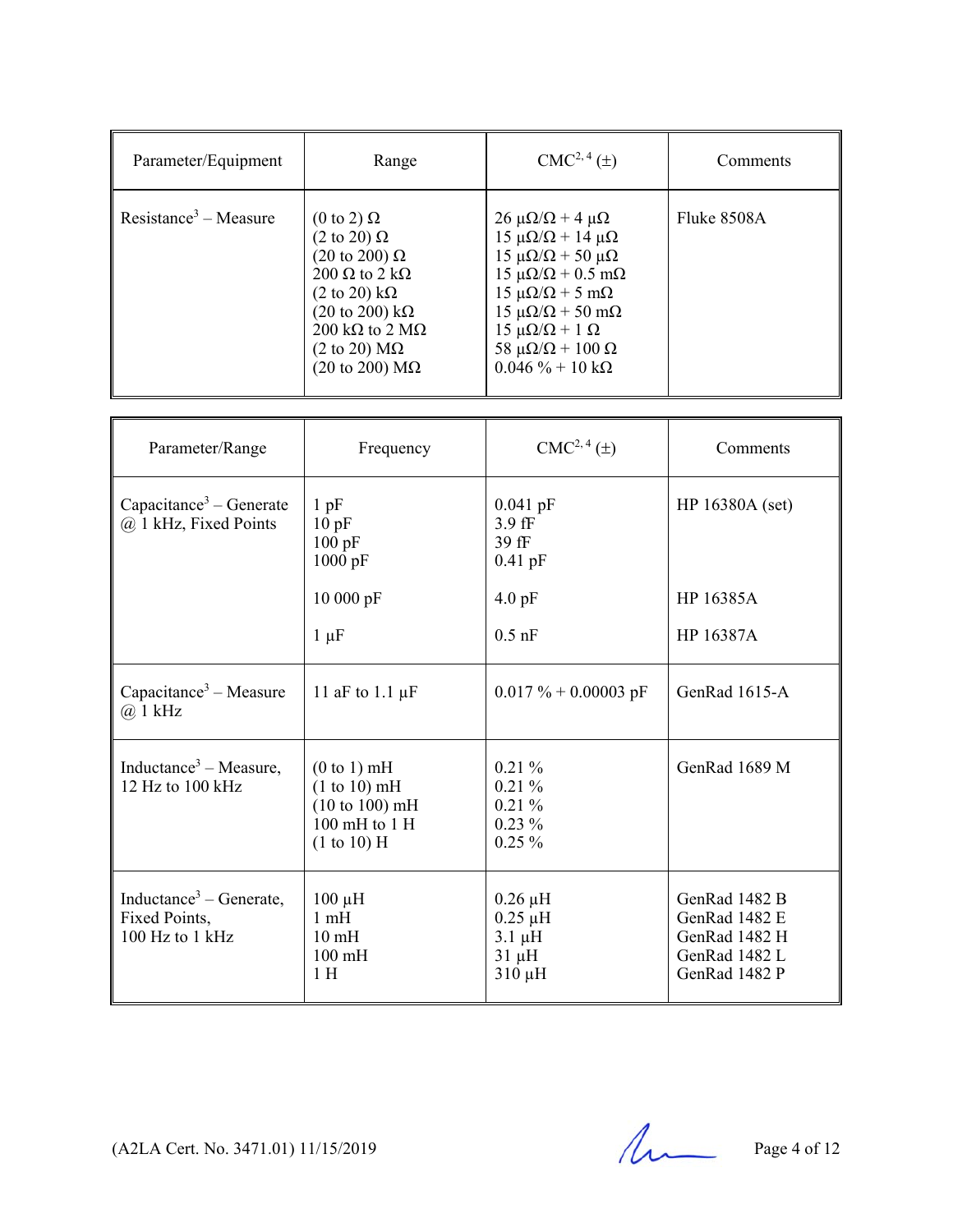| Parameter/Range                      | Frequency                                                                                                                                                                                                                                            | $CMC2, 4(\pm)$                                                                                                                                                                                 | Comments    |
|--------------------------------------|------------------------------------------------------------------------------------------------------------------------------------------------------------------------------------------------------------------------------------------------------|------------------------------------------------------------------------------------------------------------------------------------------------------------------------------------------------|-------------|
| $AC$ Voltage <sup>3</sup> – Generate |                                                                                                                                                                                                                                                      |                                                                                                                                                                                                |             |
| $220 \mu V$ to $2.2 \mu V$           | $(10 \text{ to } 20)$ Hz<br>$(20 \text{ to } 40) \text{ Hz}$<br>40 Hz to 20 kHz<br>$(20 \text{ to } 50)$ kHz<br>$(50 \text{ to } 100) \text{ kHz}$<br>$(100 \text{ to } 300) \text{ kHz}$<br>$(300 \text{ to } 500) \text{ kHz}$<br>500 kHz to 1 MHz | $0.029\% + 4 \mu V$<br>$0.029\% + 4 \mu V$<br>$0.04\% + 4 \mu V$<br>$0.021 \% + 4 \mu V$<br>$0.28 \% + 5 \mu V$<br>$0.20\% + 10 \mu V$<br>$0.18 \% + 20 \mu V$<br>$0.32 \% + 20 \mu V$         | Fluke 5720A |
| $(2.2 \text{ to } 22) \text{ mV}$    | $(10 \text{ to } 20)$ Hz<br>$(20 \text{ to } 40)$ Hz<br>40 Hz to 20 kHz<br>$(20 \text{ to } 50)$ kHz<br>$(50 \text{ to } 100) \text{ kHz}$<br>$(100 \text{ to } 300) \text{ kHz}$<br>$(300 \text{ to } 500) \text{ kHz}$<br>500 kHz to 1 MHz         | $0.034 \% + 4 \mu V$<br>$0.021 \% + 4 \mu V$<br>$0.019\% + 4 \mu V$<br>$0.028 \% + 4 \mu V$<br>$0.068 \% + 5 \mu V$<br>$0.13 \% + 10 \mu V$<br>$0.18 \% + 20 \mu V$<br>$0.34 \% + 20 \mu V$    |             |
| $(22 \text{ to } 220) \text{ mV}$    | $(10 \text{ to } 20)$ Hz<br>$(20 \text{ to } 40)$ Hz<br>40 Hz to 20 kHz<br>$(20 \text{ to } 50)$ kHz<br>$(50 \text{ to } 100) \text{ kHz}$<br>$(100 \text{ to } 300) \text{ kHz}$<br>$(300 \text{ to } 500) \text{ kHz}$<br>500 kHz to 1 MHz         | $0.029\% + 12 \mu V$<br>$0.011 \% + 7 \mu V$<br>$0.01 \% + 7 \mu V$<br>$0.025 \% + 7 \mu V$<br>$0.06\% + 17 \mu V$<br>$0.12 \% + 20 \mu V$<br>$0.16\% + 25 \mu V$<br>$0.32 \% + 45 \mu V$      |             |
| $(0.22 \text{ to } 2.2) \text{ V}$   | $(10 \text{ to } 20)$ Hz<br>$(20 \text{ to } 40) \text{ Hz}$<br>40 Hz to 20 kHz<br>$(20 \text{ to } 50)$ kHz<br>$(50 \text{ to } 100) \text{ kHz}$<br>$(100 \text{ to } 300) \text{ kHz}$<br>(300 to 500) kHz<br>500 kHz to 1 MHz                    | $0.14\% + 40 \mu V$<br>$0.011\% + 15 \mu V$<br>$0.01 \% + 8 \mu V$<br>$0.024 \% + 10 \mu V$<br>$0.057 \% + 30 \mu V$<br>$0.12 \% + 80 \mu V$<br>$0.16\% + 200 \mu V$<br>$0.045 \% + 300 \mu V$ |             |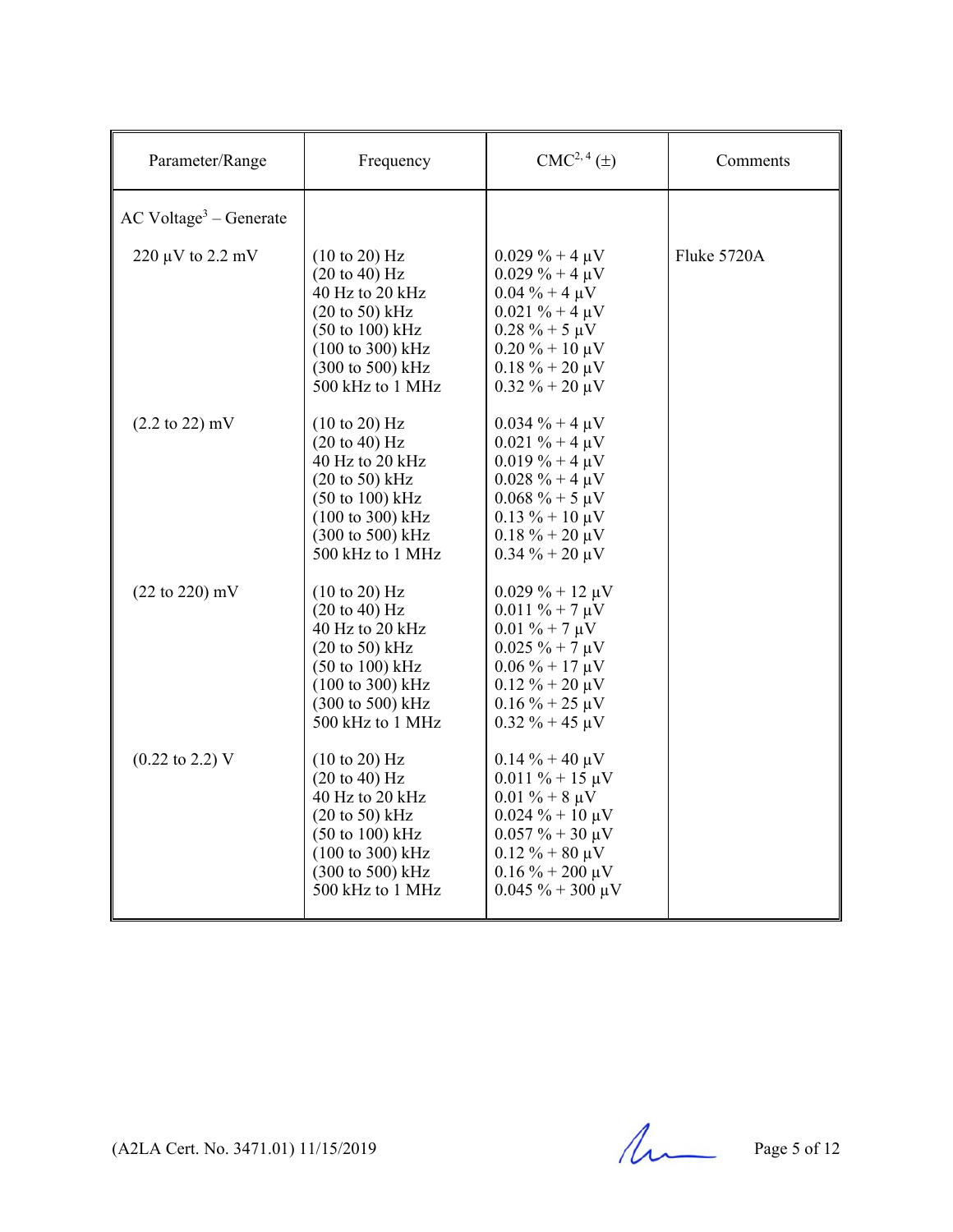| Parameter/Range                                | Frequency                                                                                                                                                                                                                         | CMC <sup>2, 4</sup> (±)                                                                                                                                                                       | Comments    |
|------------------------------------------------|-----------------------------------------------------------------------------------------------------------------------------------------------------------------------------------------------------------------------------------|-----------------------------------------------------------------------------------------------------------------------------------------------------------------------------------------------|-------------|
| $AC$ Voltage <sup>3</sup> – Generate<br>(cont) |                                                                                                                                                                                                                                   |                                                                                                                                                                                               |             |
| $(2.2 \text{ to } 22) \text{ V}$               | $(10 \text{ to } 20)$ Hz<br>$(20 \text{ to } 40) \text{ Hz}$<br>40 Hz to 20 kHz<br>$(20 \text{ to } 50)$ kHz<br>$(50 \text{ to } 100) \text{ kHz}$<br>$(100 \text{ to } 300) \text{ kHz}$<br>(300 to 500) kHz<br>500 kHz to 1 MHz | $0.028 \% + 400 \mu V$<br>$0.011 \% + 150 \mu V$<br>$0.01\% + 50 \mu V$<br>$0.023 \% + 100 \mu V$<br>$0.057 \% + 200 \mu V$<br>$0.12 \% + 600 \mu V$<br>$0.16\% + 2$ mV<br>$0.33 \% + 3.2$ mV | Fluke 5720A |
| (22 to 220) V                                  | $(10 \text{ to } 20)$ Hz<br>$(20 \text{ to } 40)$ Hz<br>40 Hz to 20 kHz<br>$(20 \text{ to } 50)$ kHz<br>$(50 \text{ to } 100) \text{ kHz}$                                                                                        | $0.029\% + 4 mV$<br>$0.011\% + 1.5$ mV<br>$0.011\% + 0.6$ mV<br>$0.024 \% + 1 mV$<br>$0.058 \% + 2.5$ mV                                                                                      | Fluke 5720A |
| $(220 \text{ to } 700) \text{ V}$              | $(50 \text{ to } 300) \text{ Hz}$<br>300 Hz to 1 kHz                                                                                                                                                                              | $0.034\% + 16$ mV<br>$0.12\% + 3.5$ mV                                                                                                                                                        |             |
| $AC$ Voltage <sup>3</sup> – Measure            |                                                                                                                                                                                                                                   |                                                                                                                                                                                               |             |
| $(20 \text{ to } 200) \text{ mV}$              | (1 to 10) Hz<br>$(10 \text{ to } 40) \text{ Hz}$<br>$(40 \text{ to } 100) \text{ Hz}$<br>100 Hz to 2 kHz<br>$(2 to 10)$ kHz<br>$(10 \text{ to } 30) \text{ kHz}$<br>(30 to 100) kHz                                               | $0.016 \% + 14 \mu V$<br>$0.013 \% + 4 \mu V$<br>$0.011 \% + 4 \mu V$<br>$0.011 \% + 2 \mu V$<br>$0.011 \% + 4 \mu V$<br>$0.031 \% + 8 \mu V$<br>$0.071 \% + 20 \mu V$                        | Fluke 8508A |
| $(0.2 \text{ to } 2) \text{ V}$                | (1 to 10) Hz<br>(10 to 40) Hz<br>$(40 \text{ to } 100) \text{ Hz}$<br>100 Hz to 2 kHz<br>$(2 \text{ to } 10) \text{ kHz}$<br>$(10 \text{ to } 30) \text{ kHz}$<br>$(30 \text{ to } 100) \text{ kHz}$                              | $0.014\% + 120 \,\mu\text{V}$<br>$0.011 \% + 20 \mu V$<br>$85 \mu V/V + 20 \mu V$<br>$65 \mu V/V + 20 \mu V$<br>$85 \mu V/V + 20 \mu V$<br>$0.021 \% + 40 \mu V$<br>$0.051 \% + 200 \mu V$    |             |
| $(2 \text{ to } 20)$ V                         | (1 to 10) Hz<br>$(10 \text{ to } 40) \text{ Hz}$<br>$(40 \text{ to } 100) \text{ Hz}$<br>100 Hz to 2 kHz<br>$(2 \text{ to } 10) \text{ kHz}$<br>$(10 \text{ to } 30) \text{ kHz}$<br>$(30 \text{ to } 100) \text{ kHz}$           | $0.014\% + 1.2$ mV<br>$0.011 \% + 200 \mu V$<br>$85 \mu V/V + 200 \mu V$<br>$65 \mu V/V + 200 \mu V$<br>$85 \mu V/V + 200 \mu V$<br>$0.021 \% + 400 \mu V$<br>$0.051 \% + 2 mV$               |             |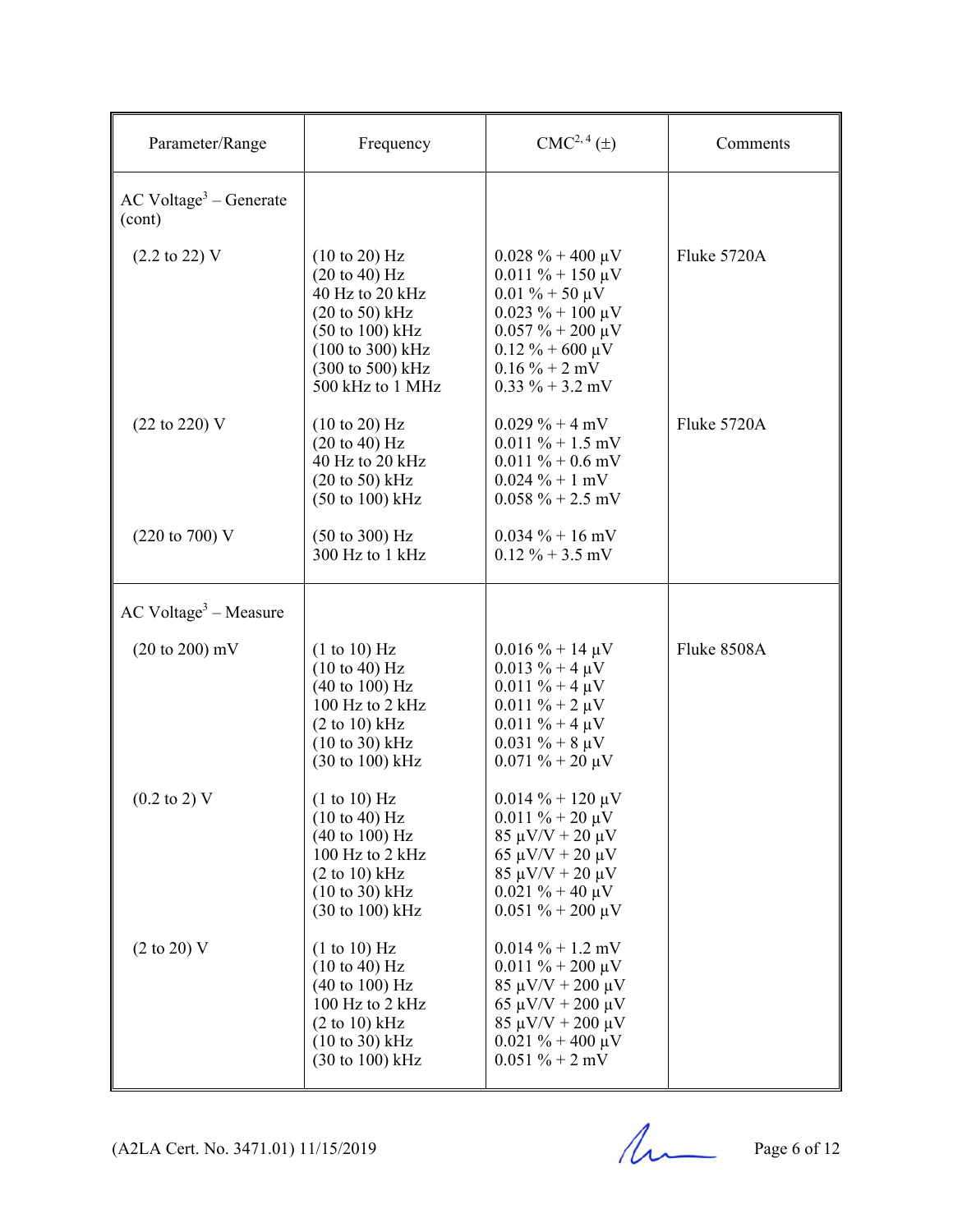| Parameter/Range                               | Frequency                                                                                                                                                                                    | $CMC2, 4(\pm)$                                                                                                                                                    | Comments    |
|-----------------------------------------------|----------------------------------------------------------------------------------------------------------------------------------------------------------------------------------------------|-------------------------------------------------------------------------------------------------------------------------------------------------------------------|-------------|
| $AC$ Voltage <sup>3</sup> – Measure<br>(cont) |                                                                                                                                                                                              |                                                                                                                                                                   |             |
| $(20 \text{ to } 200) \text{ V}$              | (1 to 10) Hz<br>$(10 \text{ to } 40) \text{ Hz}$<br>$(40 \text{ to } 100) \text{ Hz}$<br>100 Hz to 2 kHz<br>(2 to 10) kHz<br>$(10 \text{ to } 30)$ kHz<br>$(30 \text{ to } 100) \text{ kHz}$ | $0.014\% + 12 \text{ mV}$<br>$0.011 \% + 2 mV$<br>$85 \mu V/V + 2 mV$<br>$65 \mu V/V + 2 \mu V$<br>$85 \mu V/V + 2 mV$<br>$0.021 \% + 4 mV$<br>$0.051 \% + 20$ mV | Fluke 8508A |
| $(200 \text{ to } 1000) \text{ V}$            | (1 to 10) Hz<br>(10 to 40) Hz<br>40 Hz to 1 kHz                                                                                                                                              | $0.014 \% + 70 mV$<br>$0.011 \% + 20 mV$<br>$0.011 \% + 20 mV$                                                                                                    |             |
| $AC$ Current <sup>3</sup> – Measure           |                                                                                                                                                                                              |                                                                                                                                                                   |             |
| $(20 \text{ to } 200) \mu A$                  | (1 to 10) Hz<br>10 Hz to 10 kHz<br>$(10 \text{ to } 30)$ kHz<br>$(30 \text{ to } 100) \text{ kHz}$                                                                                           | $0.065 \% + 20 nA$<br>$0.065 \% + 20 nA$<br>$0.065 \% + 20 nA$<br>$0.4\% + 20\text{ nA}$                                                                          | Fluke 8508A |
| $(0.2 \text{ to } 2) \text{ mA}$              | (1 to 10) Hz<br>10 Hz to 10 kHz<br>$(10 \text{ to } 30)$ kHz<br>$(30 \text{ to } 100) \text{ kHz}$                                                                                           | $0.065 \% + 200 nA$<br>$0.065 \% + 200 nA$<br>$0.065 \% + 200 nA$<br>$0.4\% + 200$ nA                                                                             |             |
| $(2 \text{ to } 20) \text{ mA}$               | (1 to 10) Hz<br>10 Hz to 10 kHz<br>$(10 \text{ to } 30)$ kHz<br>$(30 \text{ to } 100) \text{ kHz}$                                                                                           | $0.07 \% + 2 \mu A$<br>$0.07 \% + 2 \mu A$<br>$0.065 \% + 2 \mu A$<br>$0.4 \% + 2 \mu A$                                                                          |             |
| (20 to 200) mA                                | (1 to 10) Hz<br>10 Hz to 10 kHz<br>$(10 \text{ to } 30)$ kHz                                                                                                                                 | $0.06 \% + 20 \mu A$<br>$0.06\% + 20 \mu A$<br>$0.06\% + 20 \mu A$                                                                                                |             |
| $(0.2 \text{ to } 2)$ A                       | (1 to 2) Hz<br>2 Hz to 10 kHz<br>$(10 \text{ to } 30) \text{ kHz}$                                                                                                                           | $0.13 \% + 200 \mu A$<br>$0.15 \% + 200 \mu A$<br>$0.31 \% + 200 \mu A$                                                                                           |             |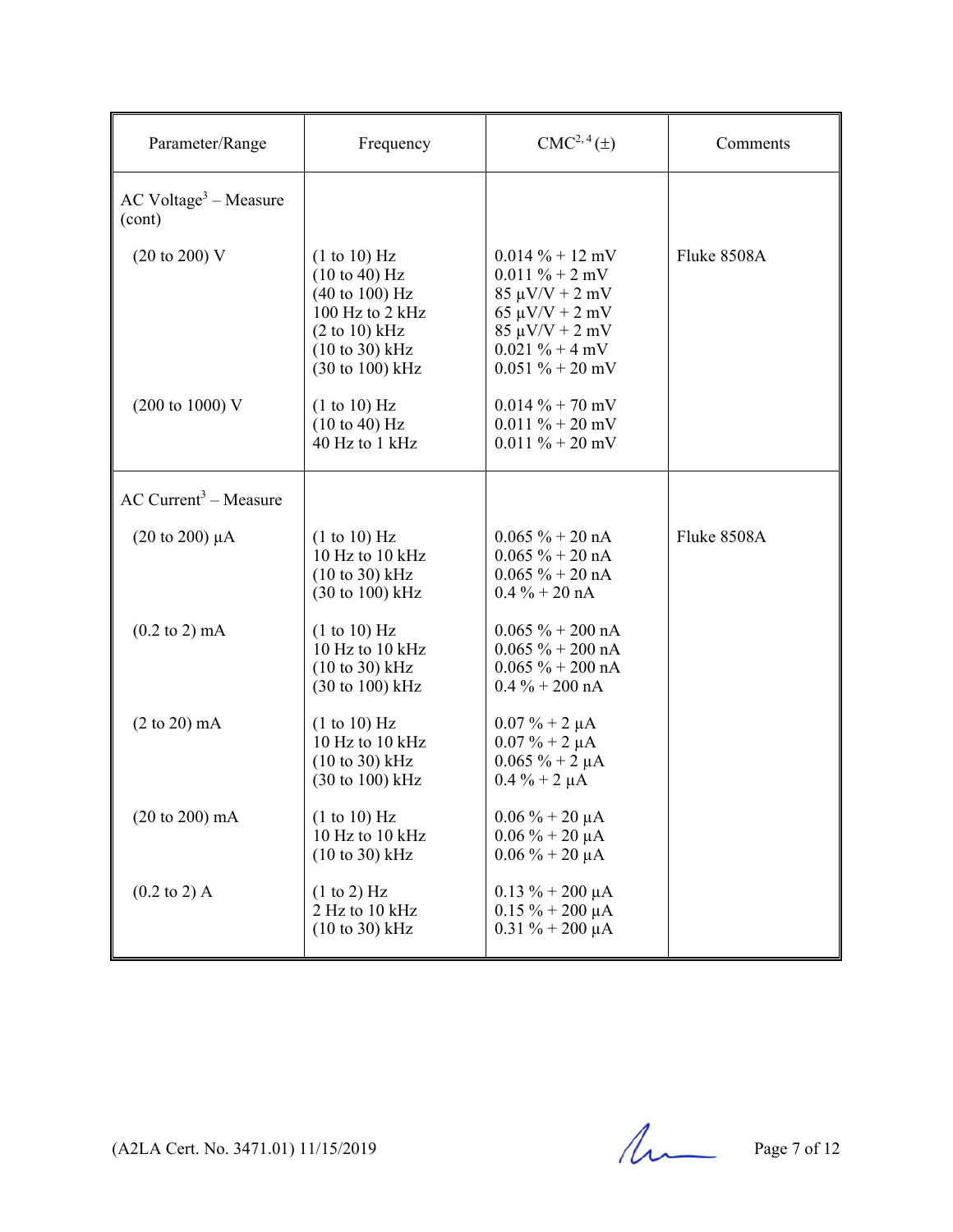| Parameter/Range                      | Frequency                                                                                                                          | $CMC2, 4(\pm)$                                                                                                             | Comments                      |
|--------------------------------------|------------------------------------------------------------------------------------------------------------------------------------|----------------------------------------------------------------------------------------------------------------------------|-------------------------------|
| $AC$ Current <sup>3</sup> – Generate |                                                                                                                                    |                                                                                                                            |                               |
| $(20 \text{ to } 220) \mu A$         | $(10 \text{ to } 20)$ Hz<br>$(20 \text{ to } 40)$ Hz<br>40 Hz to 1 kHz<br>(1 to 5) kHz<br>$(5 \text{ to } 10) \text{ kHz}$         | $0.026 \% + 16 nA$<br>$0.017\% + 10 \text{ nA}$<br>$0.013 \% + 8 nA$<br>$0.032 \% + 12 nA$<br>$0.11 \% + 65 nA$            | Fluke 5720A                   |
| $(0.22 \text{ to } 2.2) \text{ mA}$  | (10 to 20) Hz<br>$(20 \text{ to } 40)$ Hz<br>40 Hz to 1 kHz<br>(1 to 5) kHz<br>$(5 \text{ to } 10) \text{ kHz}$                    | $0.026 \% + 40 nA$<br>$0.017 \% + 35 nA$<br>$0.013 \% + 35 nA$<br>$0.021 \% + 110 nA$<br>$0.11 \% + 650 nA$                |                               |
| $(2.2 \text{ to } 22) \text{ mA}$    | $(10 \text{ to } 20)$ Hz<br>$(20 \text{ to } 40) \text{ Hz}$<br>40 Hz to 1 kHz<br>(1 to 5) kHz<br>$(5 \text{ to } 10) \text{ kHz}$ | $0.026 \% + 400 nA$<br>$0.017 \% + 350 nA$<br>$0.013 \% + 350 nA$<br>$0.026 \% + 550 nA$<br>$0.11 \% + 5 \mu A$            |                               |
| $(22 \text{ to } 220) \text{ mA}$    | $(10 \text{ to } 20)$ Hz<br>$(20 \text{ to } 40)$ Hz<br>40 Hz to 1 kHz<br>(1 to 5) kHz<br>$(5 \text{ to } 10) \text{ kHz}$         | $0.028 \% + 4 \mu A$<br>$0.017 \% + 3.5 \mu A$<br>$0.013 \% + 2.5 \mu A$<br>$0.021 \% + 3.5 \mu A$<br>$0.11 \% + 10 \mu A$ |                               |
| $(0.22 \text{ to } 2.2)$ A           | 20 Hz to 1 kHz<br>(1 to 5) kHz<br>$(5 \text{ to } 10) \text{ kHz}$                                                                 | $0.027 \% + 35 \mu A$<br>$0.05 \% + 80 \mu A$<br>$0.7\% + 160 \mu A$                                                       |                               |
| $(2.2 \text{ to } 11)$ A             | 40 Hz to 1 kHz<br>1 kHz to 10 kHz                                                                                                  | $1.3\% + 380 \mu A$<br>$3.7\% + 750 \mu A$                                                                                 | Fluke 5720A w/ Fluke<br>5725A |
| $(2 \text{ to } 20)$ A               | DC to 1 kHz                                                                                                                        | $0.26 \% + 4 mA$                                                                                                           | Ballantine 1620A              |
| $(20 \text{ to } 100)$ A             | DC to 1 kHz                                                                                                                        | $0.3 \% + 20$ mA                                                                                                           | Fluke 5720A w/ Fluke<br>5725A |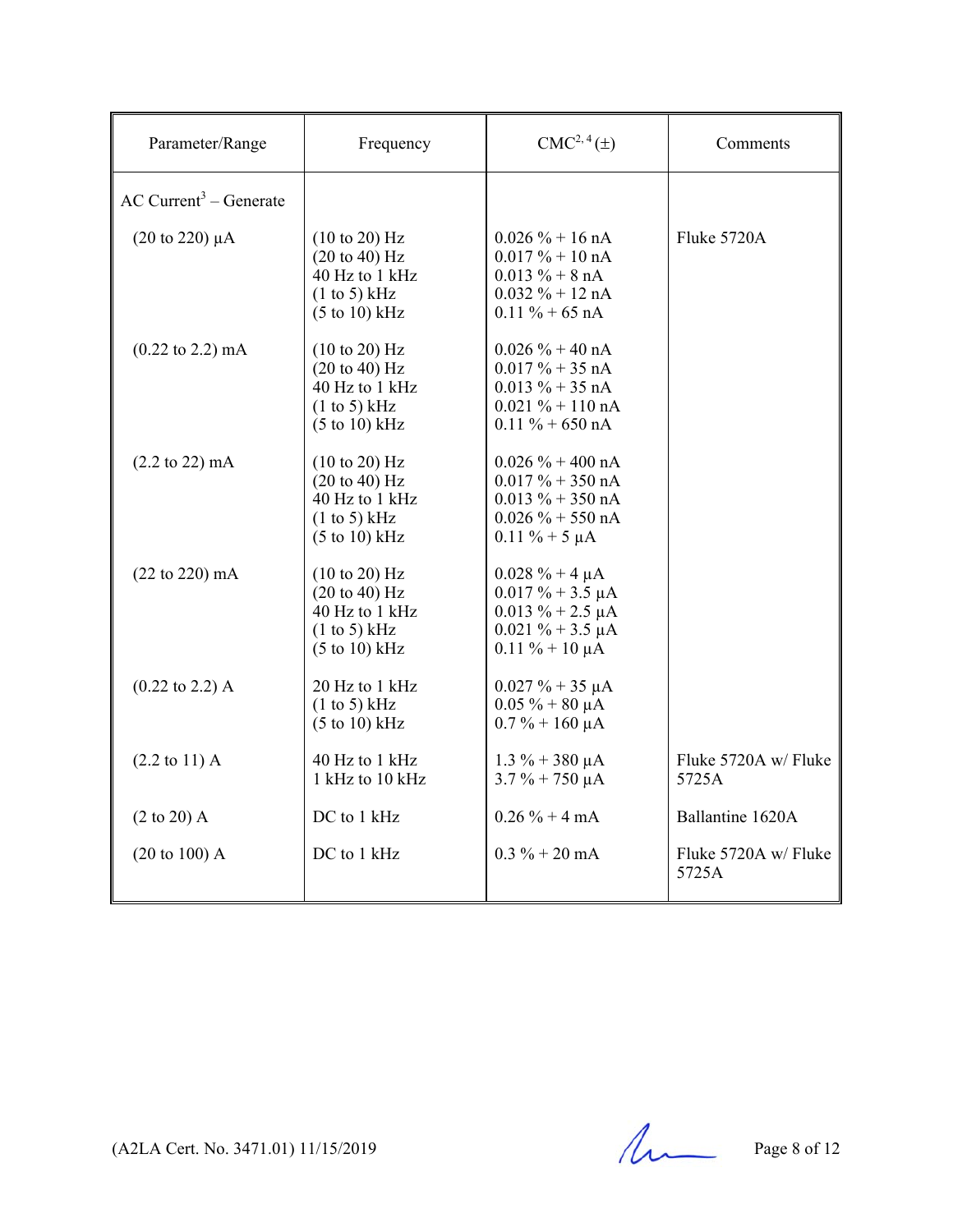| Parameter/Range                                                            | Frequency                                                                                                                               | $CMC2, 4(\pm)$                                                                                                           | Comments    |
|----------------------------------------------------------------------------|-----------------------------------------------------------------------------------------------------------------------------------------|--------------------------------------------------------------------------------------------------------------------------|-------------|
| Oscilloscopes <sup>3</sup> –                                               |                                                                                                                                         |                                                                                                                          |             |
| Square:<br>50 $\Omega$ @ 1 kHz Source<br>$1 M\Omega$ (a) $1 kHz$<br>Source | $1 \text{ mV}$ to $130 \text{ V}$<br>1 mV to 130 V                                                                                      | $0.25 \% + 40 \mu V$<br>$0.09\% + 5 \mu V$                                                                               | Fluke 5820A |
| Leveled Sine<br>Amplitude:<br>50 kHz Reference                             | 50 kHz to 100 MHz<br>$(100 \text{ to } 300) \text{ MHz}$<br>(300 to 500) MHz                                                            | $3.5\% + 300 \,\mu\text{V}$<br>$4.0\% + 300 \mu V$<br>$5.5\% + 300 \,\mu\text{V}$                                        |             |
| 10 MHz Reference                                                           | $(500 \text{ to } 600) \text{ MHz}$<br>600 MHz to 1.1 GHz<br>$(1.1 \text{ to } 1.6) \text{ GHz}$<br>$(1.6 \text{ to } 2.1) \text{ GHz}$ | $6.0\% + 300 \mu V$<br>$7.0\% + 300 \,\mu\text{V}$<br>$7.0\% + 300 \mu V$<br>$8.0\% + 300 \mu V$                         |             |
| Leveled Sine Flatness:<br>Relative to 50 kHz                               | 50 kHz to 100 MHz<br>$(100 \text{ to } 300) \text{ MHz}$<br>$(300 \text{ to } 500) \text{ MHz}$                                         | $3.1\% + 100 \,\mu\text{V}$<br>$3.7\% + 100 \,\mu\text{V}$<br>$4.3 \% + 100 \mu V$                                       |             |
| Relative to 10 MHz                                                         | $(500 \text{ to } 600) \text{ MHz}$<br>600 MHz to 1.1 GHz<br>$(1.1 \text{ to } 1.6) \text{ GHz}$<br>$(1.6 \text{ to } 2.1) \text{ GHz}$ | $7.4\% + 100 \,\mu\text{V}$<br>$8.0\% + 100 \,\mu\text{V}$<br>$7.9\% + 100 \,\mu\text{V}$<br>$9.3\% + 100 \,\mu\text{V}$ |             |

| Parameter/Equipment                                                                           | Range                                                                                                          | $CMC2(\pm)$                                                                              | Comments     |
|-----------------------------------------------------------------------------------------------|----------------------------------------------------------------------------------------------------------------|------------------------------------------------------------------------------------------|--------------|
| Electrical Calibration of<br>Thermocouple Indicators<br>and Indicating Systems $3-$<br>Type E | $-250$ °C to $-100$ °C<br>$-100$ °C to $-25$ °C<br>$-25$ °C to 350 °C<br>350 °C to 650 °C<br>650 °C to 1000 °C | $0.51 \degree C$<br>0.20 °C<br>$0.20 \degree C$<br>$0.20 \degree C$<br>$0.25 \text{ °C}$ | Martel M3001 |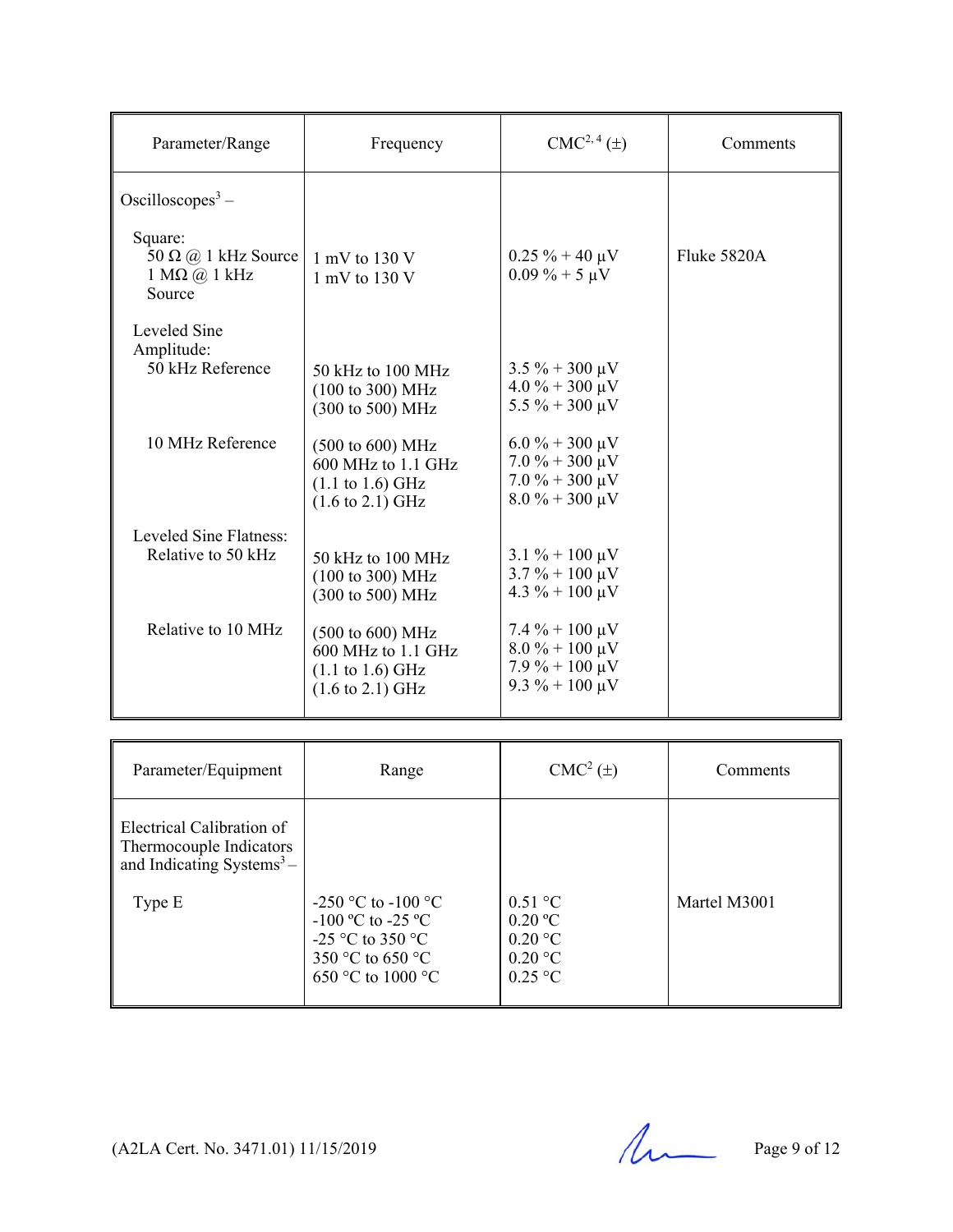| Parameter/Equipment                                                                                     | Range                                                                                                    | $CMC2(\pm)$                                                        | Comments     |
|---------------------------------------------------------------------------------------------------------|----------------------------------------------------------------------------------------------------------|--------------------------------------------------------------------|--------------|
| Electrical Calibration of<br>Thermocouple Indicators<br>and Indicating Systems <sup>3</sup> -<br>(cont) |                                                                                                          |                                                                    |              |
| Type J                                                                                                  | -210 °C to -100 °C<br>-100 °C to -30 °C<br>-30 °C to 150 °C<br>150 °C to 760 °C<br>760 °C to 1200 °C     | $0.29$ °C<br>0.28 °C<br>$0.21$ °C<br>0.18 °C<br>$0.25$ °C          | Martel M3001 |
| Type K                                                                                                  | -200 °C to -100 °C<br>-100 °C to -25 °C<br>- 25 °C to 120 °C<br>120 °C to 1 000 °C<br>1000 °C to 1372 °C | $0.36$ °C<br>0.28 °C<br>$0.21$ °C<br>$0.27$ °C<br>$0.41\text{ °C}$ |              |
| Type R                                                                                                  | 0 °C to 250 °C<br>250 °C to 400 °C<br>400 °C to 1000 °C<br>1000 °C to 1750 °C                            | $0.59$ °C<br>$0.36$ °C<br>$0.34$ °C<br>$0.41$ °C                   |              |
| Type S                                                                                                  | 0 °C to 250 °C<br>250 °C to 1000 °C<br>1000 °C to 1400 °C<br>1400 °C to 1750 °C                          | 0.57 °C<br>$0.40\text{ °C}$<br>0.40 °C<br>0.50 °C                  |              |
| Type T                                                                                                  | -250 °C to -150 °C<br>-150 °C to 0 °C<br>0 °C to 120 °C<br>120 °C to 400 °C                              | $0.64$ °C<br>$0.25$ °C<br>0.17 °C<br>$0.17$ °C                     |              |
| Electrical Calibration of<br>RTD Indicators and<br>Indicating Systems $3 -$                             |                                                                                                          |                                                                    |              |
| Pt 385, 100 $\Omega$                                                                                    | -200 °C to 800 °C                                                                                        | 0.06 °C                                                            | Martel 3001M |

(A2LA Cert. No. 3471.01) 11/15/2019 Page 10 of 12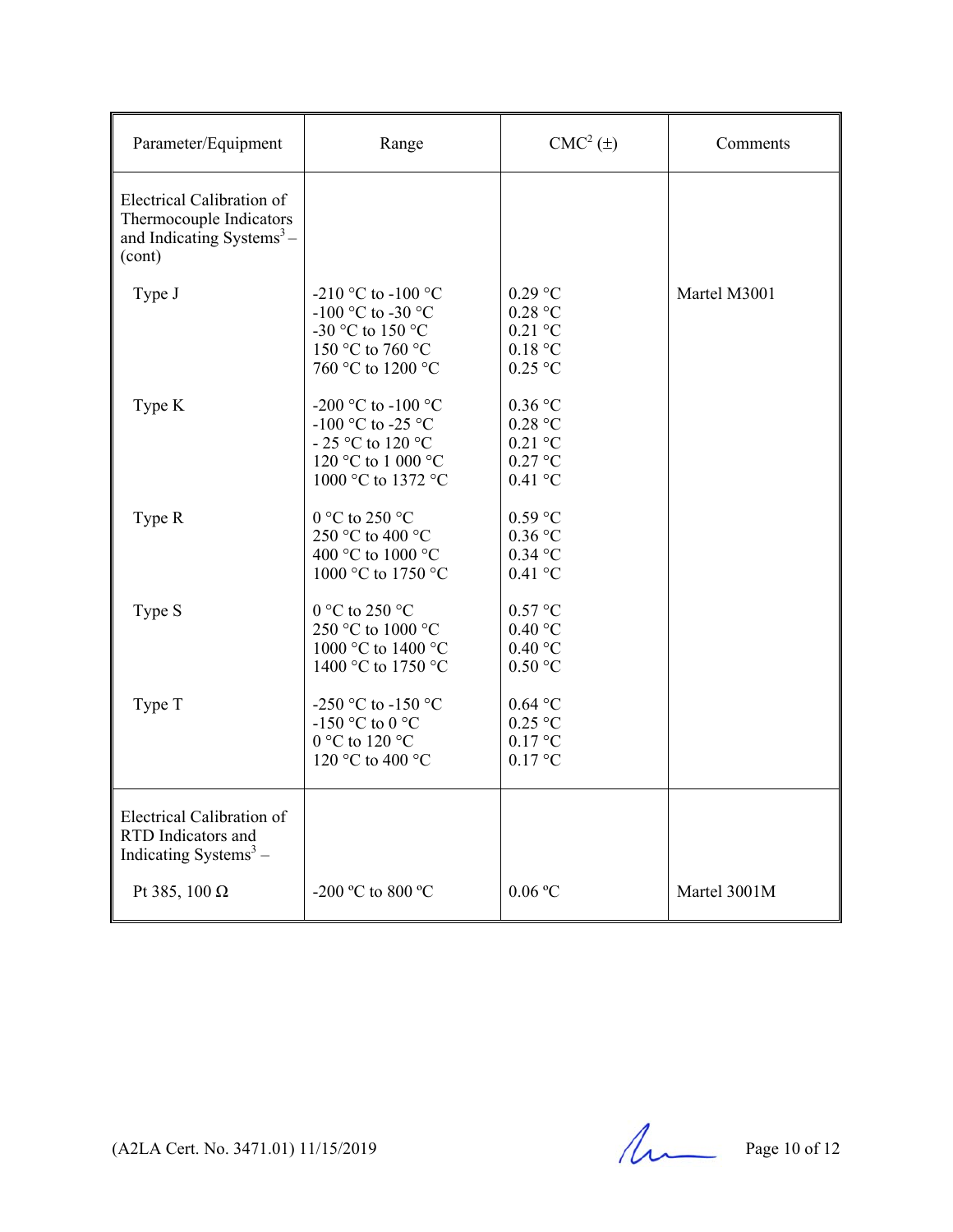### III. Mechanical

| Parameter/Equipment                            | Range                                                                                                                                  | $CMC2, 5, 7(\pm)$                                                        | Comments                      |
|------------------------------------------------|----------------------------------------------------------------------------------------------------------------------------------------|--------------------------------------------------------------------------|-------------------------------|
| <b>Balances and Scales</b>                     | $(1 to 1000)$ g                                                                                                                        | $0.012$ g + 0.6R                                                         | Class M3 weights              |
|                                                | $200$ mg to $200$ g                                                                                                                    | $0.00058$ g + 0.6R                                                       | Class 1 weights               |
|                                                | $(0.5 \text{ to } 8)$ oz<br>$(1 to 218)$ lb                                                                                            | $0.0022$ oz + 0.6R<br>$0.025$ lb + 0.6R                                  | Class F weights               |
|                                                | $(2.2)$ kg                                                                                                                             | 46 g                                                                     | Class 4 weights               |
| Pressure – Measure $\&$<br>Measuring Equipment |                                                                                                                                        |                                                                          |                               |
| Gage Pressure                                  | $(-12 \text{ to } 150) \text{ psi}$<br>$(0 to 500)$ psi<br>$(0 to 3000)$ psi                                                           | $0.09$ psi<br>$0.15$ psi<br>$1.8$ psi                                    | Martel - Betaports            |
| <b>Absolute Pressure</b>                       | $(0 to 15)$ psi                                                                                                                        | $0.009$ psi                                                              |                               |
| Torque - Measure                               | $(0.8 \text{ to } 80)$ in ozf<br>$(0.5 \text{ to } 50)$ in lbf<br>$(50 \text{ to } 250)$ in lbf<br>$(5 \text{ to } 50)$ ft $\cdot$ lbf | $0.3$ in $ozf$<br>$0.29$ in lbf<br>$1.6$ in lbf<br>$0.29$ ft $\cdot$ lbf | Torque tester                 |
| Torque $-$ Measuring<br>Equipment              | $(0.11$ to 16) in ozf<br>$(1.25 \text{ to } 1000) \text{ in-lbf}$                                                                      | $0.2\%$<br>$0.2\%$                                                       | Reference wheel w/<br>weights |

## IV. Thermodynamics

| Parameter/Equipment                        | Range                      | $CMC2, 7(\pm)$ | Comments                                       |
|--------------------------------------------|----------------------------|----------------|------------------------------------------------|
| Relative Humidity -<br>Measuring Equipment | $(20 \text{ to } 80)$ % RH | $1.4\%$        | Saturated salts/<br>Vaisala MI70 w/<br>HMP 77B |

(A2LA Cert. No. 3471.01) 11/15/2019 Page 11 of 12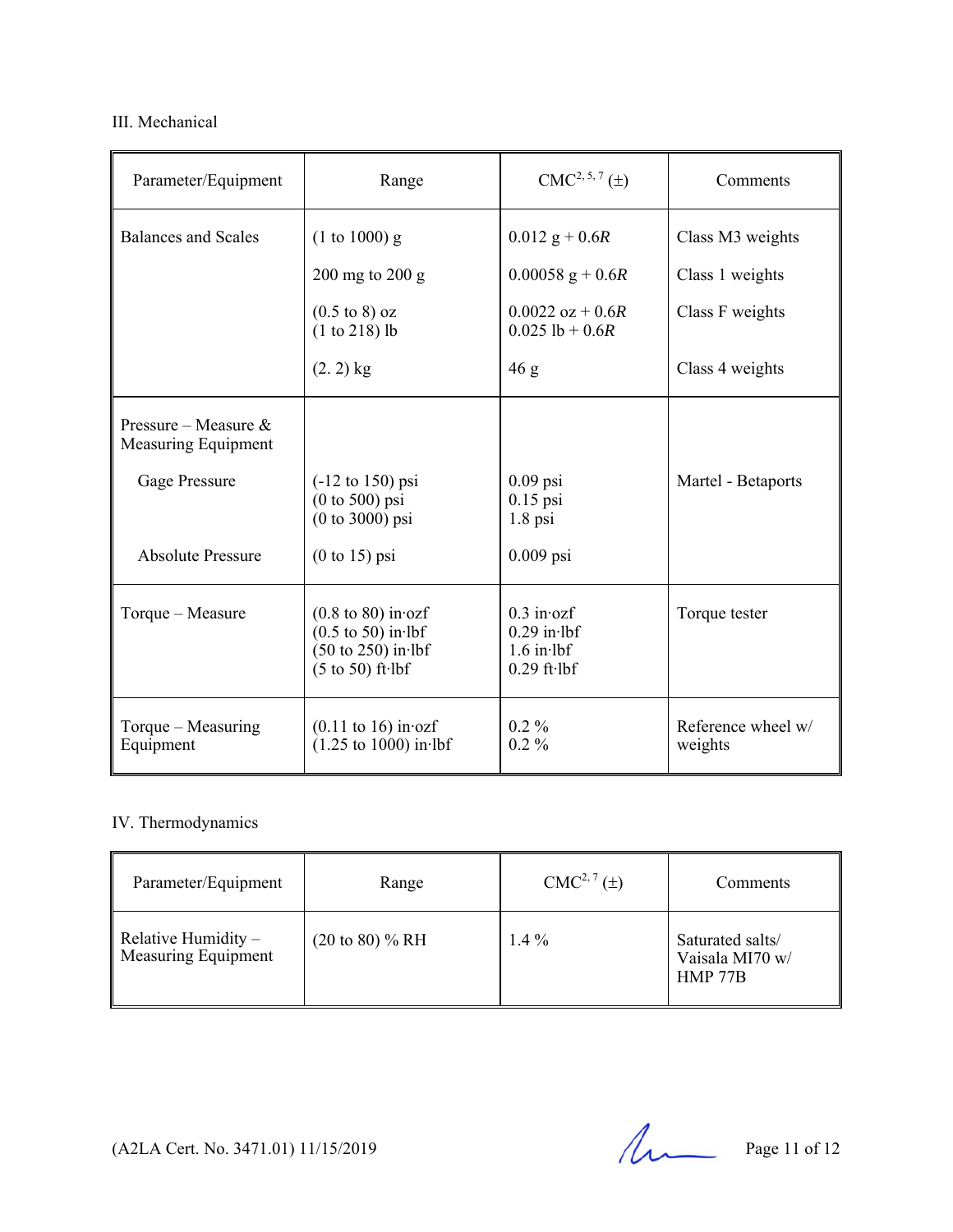#### V. Time & Frequency

 $\mathcal{L}_\text{max}$  and the contract of the contract of the contract of the contract of the contract of the contract of the contract of the contract of the contract of the contract of the contract of the contract of the contrac

| Parameter/Equipment                | Range                                                                             | $CMC2, 7(\pm)$                             | Comments                    |
|------------------------------------|-----------------------------------------------------------------------------------|--------------------------------------------|-----------------------------|
| Frequency – Measuring<br>Equipment | 1 mHz to $26.5$ GHz<br>1 mHz to 40 GHz<br>1 mHz to $26.5$ GHz                     | $5$ pHz/Hz<br>590 $pHz/Hz$<br>590 $pHz/Hz$ | GPS and signal<br>generator |
| Frequency – Measure                | 1 mHz to $26.5$ GHz<br>$1 \text{ mHz}$ to $40 \text{ GHz}$<br>1 mHz to $26.5$ GHz | $5$ pHz/Hz<br>590 $pHz/Hz$<br>590 $pHz/Hz$ | GPS and counter             |

<sup>1</sup> This laboratory offers commercial calibration service and field calibration service.

3 Field calibration service is available for this calibration and this laboratory meets A2LA *R104 – General Requirements: Accreditation of Field Testing and Field Calibration Laboratories* for these calibrations. Please note the actual measurement uncertainties achievable on a customer's site can normally be expected to be larger than the CMC found on the A2LA Scope. Allowance must be made for aspects such as the environment at the place of calibration and for other possible adverse effects such as those caused by transportation of the calibration equipment. The usual allowance for the actual uncertainty introduced by the item being calibrated, (e.g. resolution) must also be considered and this, on its own, could result in the actual measurement uncertainty achievable on a customer's site being larger than the CMC.

- <sup>4</sup> The stated measured values are determined using the indicated instrument (see Comments). This capability is suitable for the calibration of the devices intended to measure or generate the measured value in the ranges indicated. CMC's are expressed as either a specific value that covers the full range or as a percent or fraction of the reading plus a fixed floor specification.
- <sup>5</sup> In the statement of CMC, percentages are to be read as percent of reading unless otherwise noted. In the statement of CMC, *R* represents the resolution of the unit under test.
- 6 This scope meets A2LA's *P112 Flexible Scope Policy*.
- $<sup>7</sup>$  The type of instrument or material being calibrated is defined by the parameter. This indicates the</sup> laboratory is capable of calibrating instruments that measure or generate the values in the ranges indicated for the listed measurement parameter.

 $(A2LA$  Cert. No. 3471.01) 11/15/2019 Page 12 of 12

<sup>&</sup>lt;sup>2</sup> Calibration and Measurement Capability Uncertainty (CMC) is the smallest uncertainty of measurement that a laboratory can achieve within its scope of accreditation when performing more or less routine calibrations of nearly ideal measurement standards or nearly ideal measuring equipment. CMCs represent expanded uncertainties expressed at approximately the 95 % level of confidence, usually using a coverage factor of  $k = 2$ . The actual measurement uncertainty of a specific calibration performed by the laboratory may be greater than the CMC due to the behavior of the customer's device and to influences from the circumstances of the specific calibration.